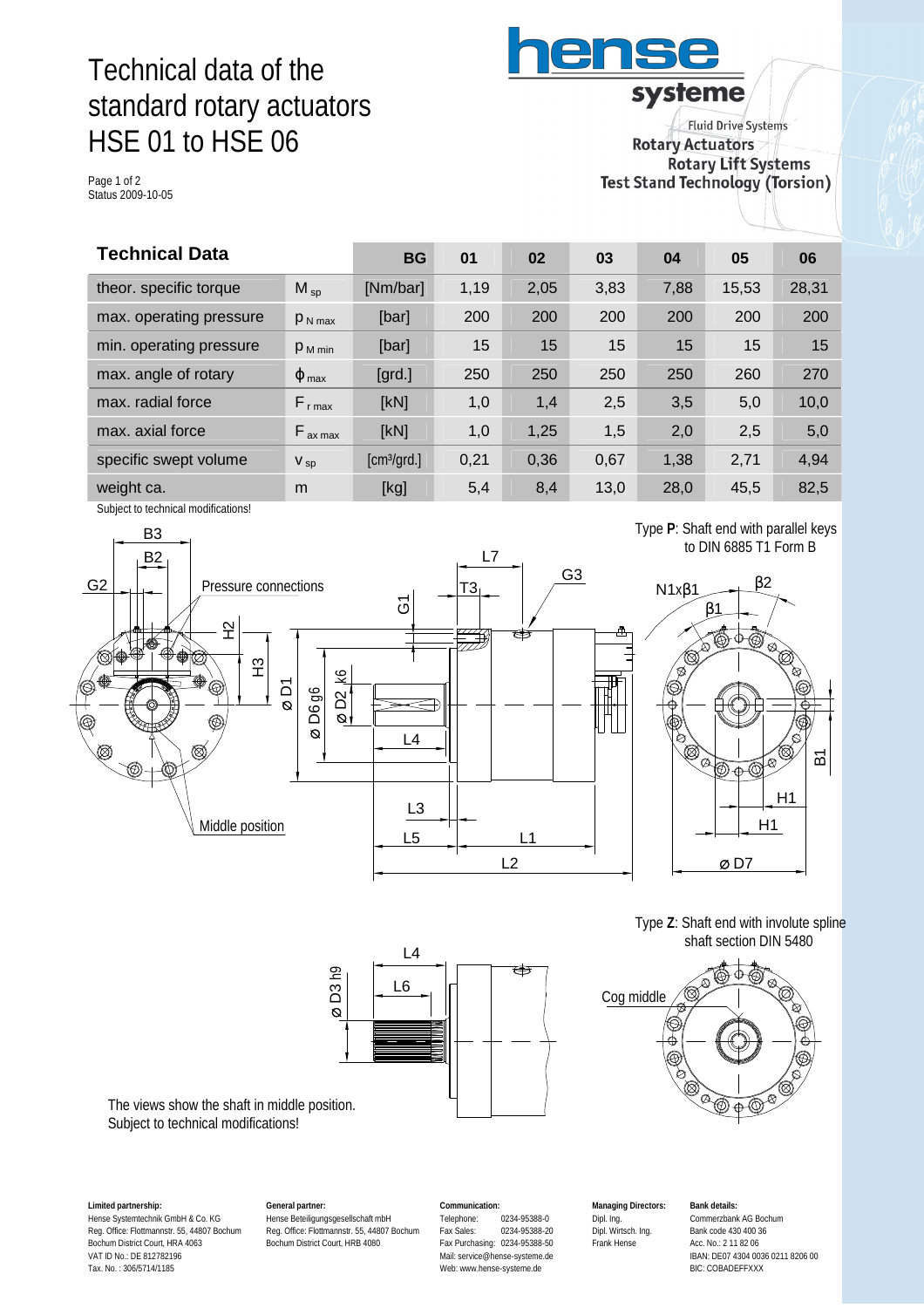## Technical data of the standard rotary actuators HSE 01 to HSE 06

ense systeme

Page 2 of 2 Status 2009-10-05

**Fluid Drive Systems Rotary Actuators Rotary Lift Systems Test Stand Technology (Torsion)** 

| <b>Measurement</b><br>table | <b>BG</b> | 01             | 02                       | 03    | 04   | 05   | 06    |
|-----------------------------|-----------|----------------|--------------------------|-------|------|------|-------|
| <b>B1</b>                   | [mm]      | $\,6$          | 8                        | 10    | 14   | 16   | 20    |
| <b>B2</b>                   | [mm]      | 25             | 25                       | 25    | 40   | 40   | 48    |
| <b>B3</b>                   | [mm]      | 65             | 65                       | 65    | 100  | 100  | 120   |
| D <sub>1</sub>              | [mm]      | 95             | 115                      | 130   | 175  | 200  | 240   |
| D <sub>2</sub>              | [mm]      | 22             | 30                       | 35    | 45   | 55   | 75    |
| D <sub>3</sub>              | [mm]      | 21,75          | 29,75                    | 34,75 | 44,6 | 54,6 | 74,4  |
| D <sub>6</sub>              | [mm]      | 65             | 75                       | 90    | 120  | 150  | 170   |
| D7                          | [mm]      | 80             | 95                       | 110   | 150  | 175  | 210   |
| G <sub>1</sub>              | ---       | M 6            | M8                       | M 8   | M12  | M12  | M16   |
| G <sub>2</sub>              | ---       | G1/4           | G1/4                     | G1/4  | G3/8 | G3/8 | G1/2  |
| G <sub>3</sub>              | ---       | ---            | $\overline{\phantom{a}}$ | ---   | ---  | G1/4 | G1/4  |
| H1                          | [mm]      | 13,5           | 18,0                     | 20,5  | 26,0 | 31,5 | 42,0  |
| H2                          | [mm]      | 33,0           | 39,0                     | 41,5  | 54,0 | 67,0 | 73,0  |
| H <sub>3</sub>              | [mm]      | 53,5           | 59,5                     | 62,0  | 82,0 | 95,0 | 105,0 |
| L1                          | [mm]      | 85             | 95                       | 120   | 140  | 180  | 230   |
| L2                          | [mm]      | 165            | 184                      | 222   | 285  | 340  | 410   |
| L <sub>3</sub>              | [mm]      | $\overline{5}$ | 5                        | 5     | 10   | 10   | 10    |
| L4                          | [mm]      | 36             | 45                       | 58    | 80   | 95   | 105   |
| L5                          | [mm]      | 45             | 54                       | 67    | 95   | 110  | 120   |
| L6                          | [mm]      | 25             | 30                       | 40    | 60   | 75   | 80    |
| L7                          | [mm]      | ---            | ---                      | ---   | ---  | 85,0 | 110,0 |
| N <sub>1</sub>              | ---       | 10             | 10                       | 10    | 10   | 12   | 12    |
| T <sub>3</sub>              | [mm]      | 15             | 15                       | 15    | 25   | 30   | 35    |
| $\beta$ 1                   | [mm]      | 36,0           | 36,0                     | 36,0  | 36,0 | 30,0 | 30,0  |
| $\beta$ 2                   | [mm]      | ---            | ---                      | ---   | ---  | 20   | 19    |

Subject to technical modifications!

**Limited partnership:** Hense Systemtechnik GmbH & Co. KG Reg. Office: Flottmannstr. 55, 44807 Bochum Bochum District Court, HRA 4063 VAT ID No.: DE 812782196 Tax. No. : 306/5714/1185

**General partner:** Hense Beteiligungsgesellschaft mbH Reg. Office: Flottmannstr. 55, 44807 Bochum Bochum District Court, HRB 4080

#### **Communication:**

Telephone: 0234-95388-0<br>Fax Sales: 0234-95388-20 Fax Sales: 0234-95388-20 Fax Purchasing: 0234-95388-50 Mail: [service@hense-systeme.de](mailto:service@hense-systeme.de) Web: [www.hense-systeme.de](http://www.hense-systeme.de)

**Managing Directors:** Dipl. Ing. Dipl. Wirtsch. Ing. Frank Hense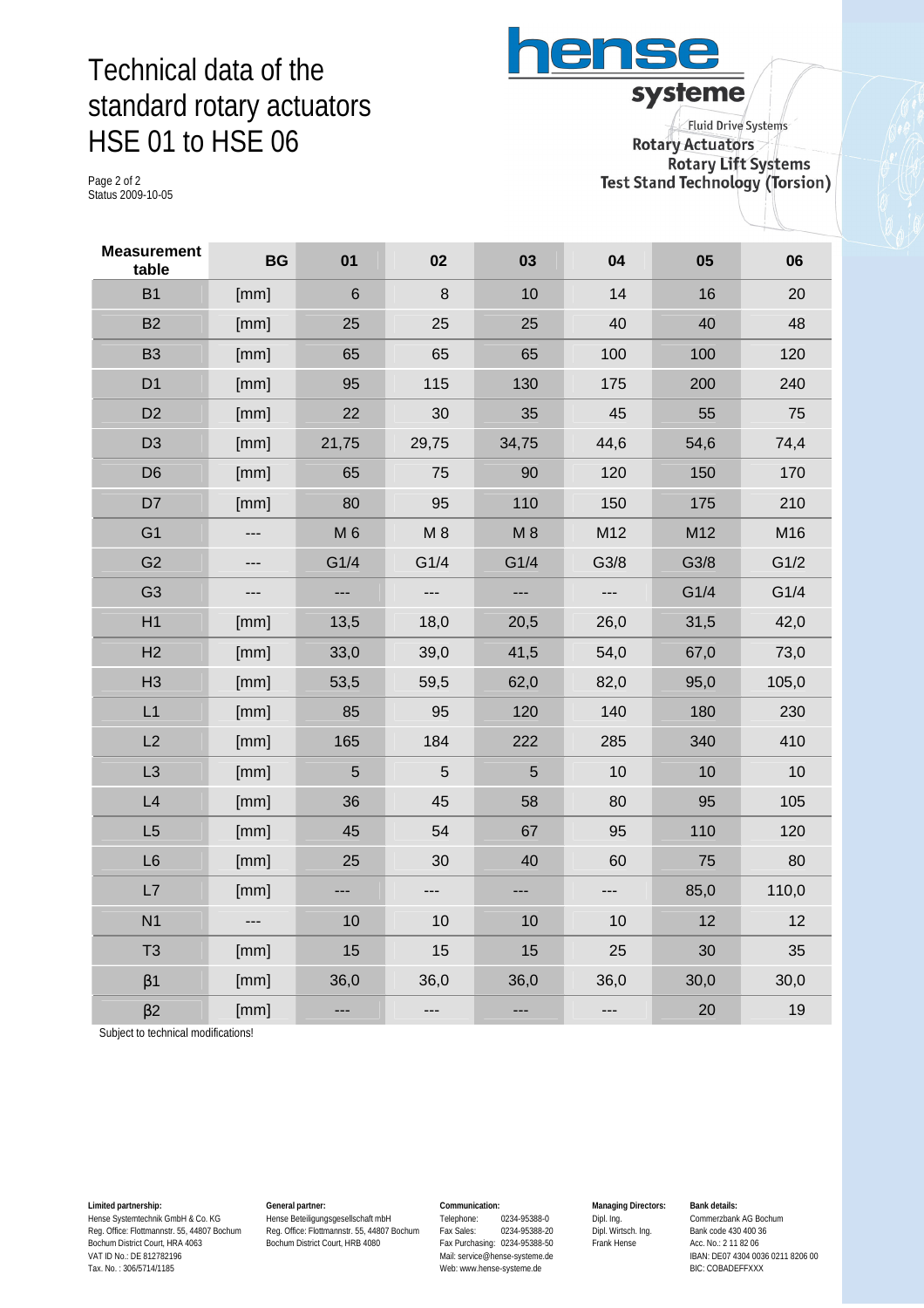# Technical data of the standard rotary actuators HSE 07 to HSE 11

Page 1 of 2 Status 2009-10-05

systeme **Fluid Drive Systems Rotary Actuators Rotary Lift Systems** Test Stand Technology (Torsion)

ens

| <b>Technical Data</b>   |                          | <b>BG</b>                  | 07    | 08    | 09    | 10    | 11    |
|-------------------------|--------------------------|----------------------------|-------|-------|-------|-------|-------|
| theor. specific torque  | $M_{SD}$                 | [Nm/bar]                   | 55,13 | 98,9  | 164.6 | 275.4 | 468,8 |
| max. operating pressure | $P_{N \text{ max}}$      | [bar]                      | 160   | 160   | 160   | 120   | 120   |
| min. operating pressure | $P_{M \text{min}}$       | [bar]                      | 15    | 15    | 15    | 15    | 15    |
| max. angle of rotary    | $\varphi$ <sub>max</sub> | $\left[\text{grd.}\right]$ | 280   | 290   | 290   | 290   | 290   |
| max. radial force       | $F_{r \text{ max}}$      | [kN]                       | 15,0  | 20,0  | 25,0  | 30,0  | 40,0  |
| max. axial force        | $F_{ax \, max}$          | [kN]                       | 7,5   | 10,0  | 12,5  | 15,0  | 20,0  |
| specific swept volume   | $V_{sp}$                 | [cm <sup>3</sup> /grd.]    | 9,62  | 17,26 | 28,73 | 48,07 | 81,82 |
| weight ca.              | m                        | [kg]                       | 131   | 256   | 363   | 470   | 785   |

Subject to technical modifications!



to DIN 6885 T1 Form B



B1

H1



Cog middle  $\hat{\Phi}$ 

The views show the shaft in middle position. Subject to technical modifications!

**Limited partnership:** Hense Systemtechnik GmbH & Co. KG Reg. Office: Flottmannstr. 55, 44807 Bochum Bochum District Court, HRA 4063 VAT ID No.: DE 812782196 Tax. No.: 306/5714/1185

**General partner:** Hense Beteiligungsgesellschaft mbH Reg. Office: Flottmannstr. 55, 44807 Bochum Bochum District Court, HRB 4080

 $\overline{\circ}$ D3 h9

> **Communication:** Telephone: 0234-95388-0<br>Fax Sales: 0234-95388-2 Fax Sales: 0234-95388-20 Fax Purchasing: 0234-95388-50 Mail: [service@hense-systeme.de](mailto:service@hense-systeme.de) Web: [www.hense-systeme.de](http://www.hense-systeme.de)

**Managing Directors:** Dipl. Ing. Dipl. Wirtsch. Ing. Frank Hense